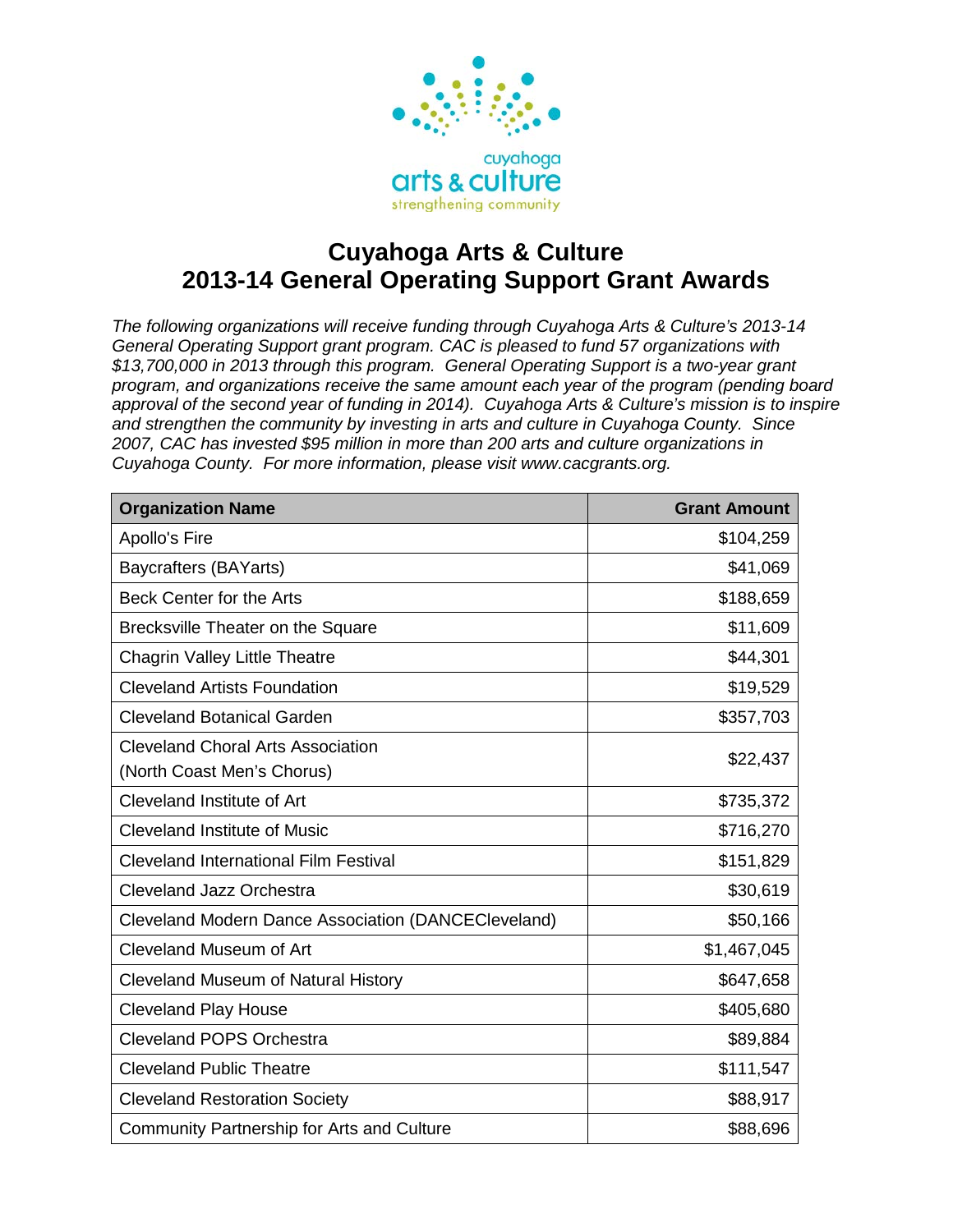| <b>Organization Name</b>                                                                        | <b>Grant Amount</b> |
|-------------------------------------------------------------------------------------------------|---------------------|
| <b>Contemporary Youth Orchestra</b>                                                             | \$30,680            |
| Dobama Theatre                                                                                  | \$34,784            |
| Eleanor B. Rainey Memorial Institute                                                            | \$65,911            |
| Great Lakes Museum of Science, Environment and<br>Technology (Great Lakes Science Center)       | \$391,709           |
| Great Lakes Theater Festival (Great Lakes Theater)                                              | \$246,553           |
| GroundWorks DanceTheater                                                                        | \$45,804            |
| Heights Arts Collaborative (HeightsArts)                                                        | \$25,151            |
| <b>Heights Youth Theatre</b>                                                                    | \$19,883            |
| ICA - Art Conservation                                                                          | \$105,901           |
| ideastream                                                                                      | \$987,909           |
| Karamu House                                                                                    | \$145,433           |
| Lake Erie Nature & Science Center                                                               | \$112,346           |
| <b>LAND</b> studio                                                                              | \$257,706           |
| Maltz Museum of Jewish Heritage                                                                 | \$151,012           |
| Museum of Contemporary Art Cleveland                                                            | \$126,931           |
| Musical Arts Association (The Cleveland Orchestra)                                              | \$1,452,817         |
| <b>Near West Theatre</b>                                                                        | \$65,565            |
| Opera Circle                                                                                    | \$23,098            |
| Piano International Association of Northern Ohio (Cleveland<br>International Piano Competition) | \$62,976            |
| Playhouse Square Foundation (PlayhouseSquare)                                                   | \$1,730,876         |
| Professional Flair, Inc. (Dancing Wheels)                                                       | \$54,731            |
| Progressive Arts Alliance                                                                       | \$44,537            |
| <b>Roots of American Music</b>                                                                  | \$33,319            |
| <b>Shaker Lakes Regional Nature Center</b><br>(Nature Center at Shaker Lakes)                   | \$74,929            |
| <b>SPACES</b>                                                                                   | \$50,502            |
| The Children's Museum of Cleveland                                                              | \$87,040            |
| The Cleveland Music School Settlement<br>(The Music Settlement)                                 | \$245,462           |
| The Northern Ohio Children's Performing Music Foundation<br>(Singing Angels)                    | \$39,320            |
| The Rock and Roll Hall of Fame and Museum                                                       | \$1,001,023         |